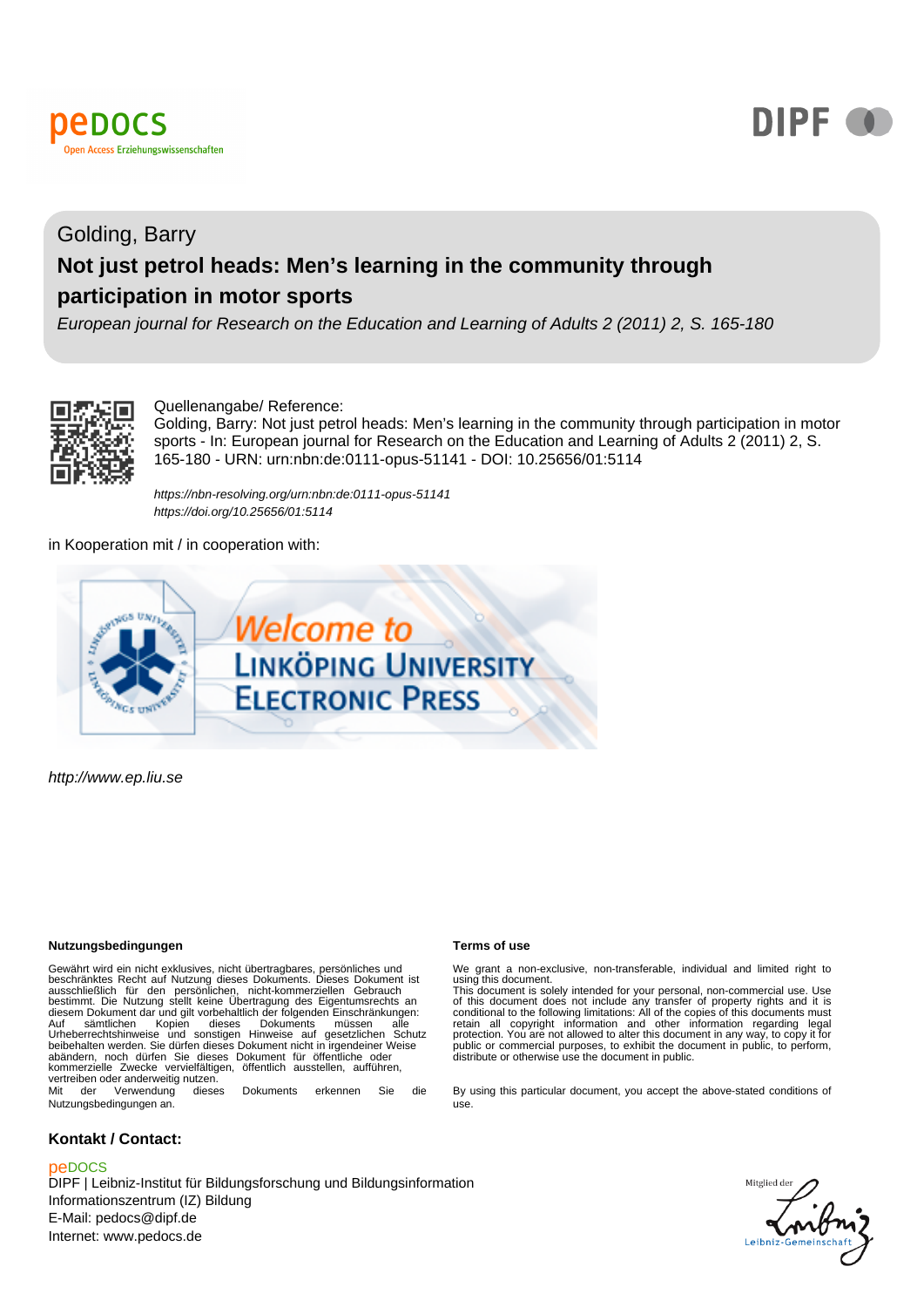# Not just petrol heads: Men's learning in the community through participation in motor sports

Barry Golding University of Ballarat, Australia (b.golding@ballarat.edu.au)

# Abstract

*This paper examines the learning experienced through participation by men in two quite different two motor sports organisations in Western Australia. It relies on interview data from volunteers about what they do and what they learn as a consequence of their participation in staging complex but safe, competitive, public events. The paper provides evidence of a deep well of learning and wide range of skills produced as a consequence of participation. This learning would rarely be recognised as education or training, illustrating the need for caution when concluding that adult education is not taking place and learning outcomes are not being achieved other than through courses where teaching occurs, or in contexts that are regarded as literary. What men skills men learnt, though significant as outcomes, were not the object of the motor sport activity, supporting Biesta's (2006) view that the amassing of knowledge and skills can be achieved in other valuable ways aside from through education.* 

Keywords: motor sports; men's learning; community; men's sheds

# Introduction

This paper identifies adult learning in the community in an unlikely site far from Europe: two community motor sports organisations in regional and remote Western Australia. It identifies and articulates the particular, critical and arguably general importance to men of learning through hands-on practice in voluntary communities of association. The learning is required for and generated through volunteer involvement in motor sports organisations in order for the organisations to safely and equitably participate in motor racing events and to conduct events for the public, in regional and remote locations with very limited adult and community education options. The learning experienced by adult male volunteers in making their sport safe in two illustrative community-based motor sports organisations in shown to be extensive and

ISSN 2000-7426 © 2011 The author DOI 10.3384/rela.2000-7426.rela0015 www.rela.ep.liu.se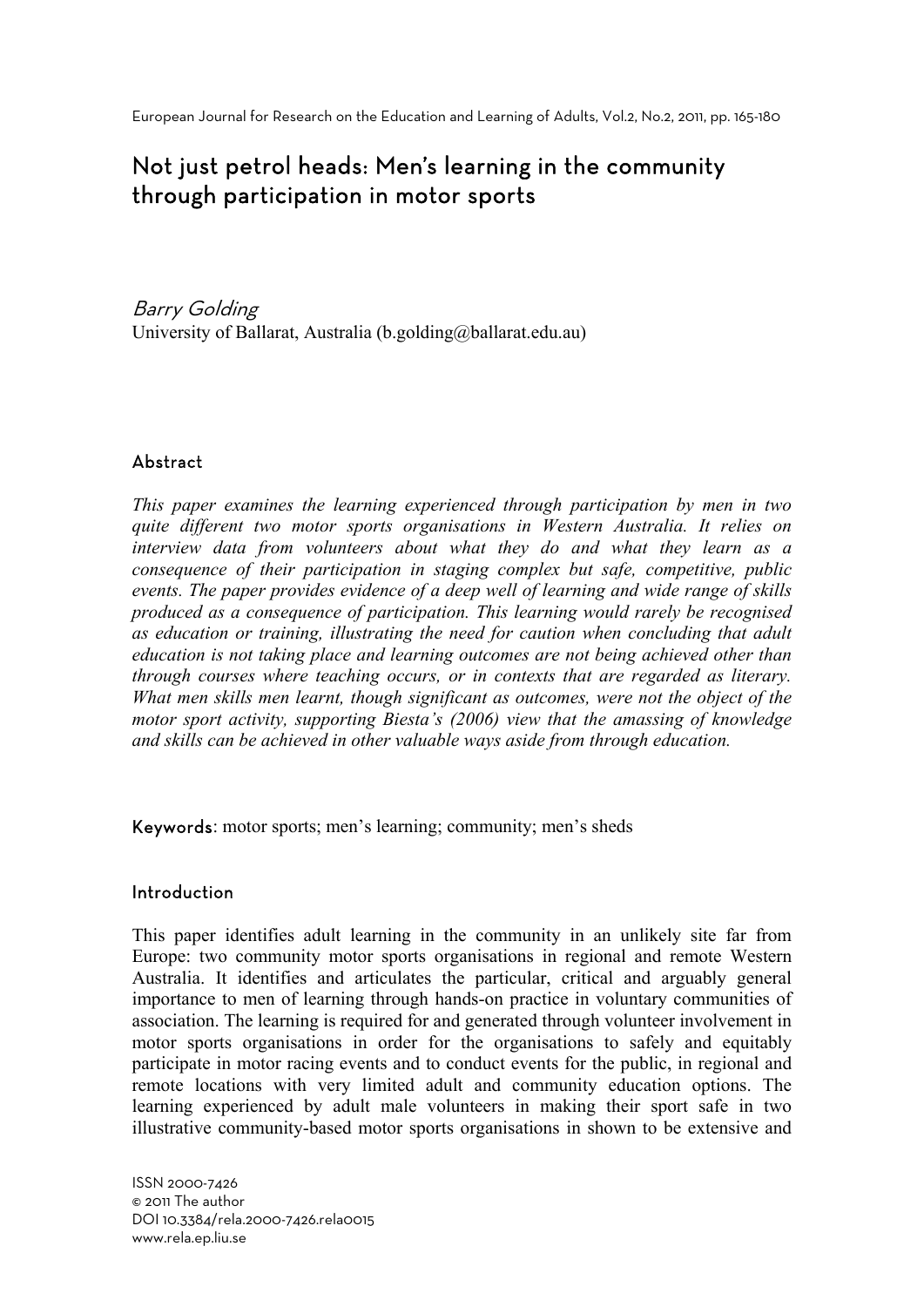#### [166] Barry Golding

diverse. The findings about learning from research in this most unlikely, grassroots, community sports context highlight the importance of not restricting discourses about adult learning to educational contexts, or to organisational contexts with which researchers are more likely to culturally and socially familiar. Importantly, the opportunities for men to learn elsewhere and develop (or indeed 'interrupt': Wildemeersch & Kurantowitz, 2010, p. 2) their identities through education in these Australian regional and remote settings are extremely limited.

This study, while located in a Western Australian context on the other side of the globe from Europe, presents what Stephens (2009, cover notes) describes as 'a strong case for qualitative research that is grounded in contextual realities'. The study also provides fresh and independent theoretical insights into forms of adult learning less well recognized in the non-metropolitan world, beyond the conventional reach of what Connell (2007, p. 44) characterises as 'Northern theory', with its tendency towards 'the claims of universality; reading from the centre; gestures of exclusion; and grand erasure'. Rather than making of forcing explicit and empirical comparisons, the author anticipates that European and other readers will identify their own connections (or disconnections) with what is presented. There are important epistemological presuppositions here. The first is that the international settings and discourses are sufficiently similar to allow for comparison of education and learning across diverse contexts (Stephens, 2009). Second, that the fundamental principles have been satisfied that underpin comparative research in order to generalise about this macro-social global phenomenon of learning (Schriewer, 1999), education sectors, confederacies and systems aside.

# Rationale for researching adults in community settings

Aside from extensive recent studies of learning through work, research into lifelong learning that takes place in less formal education contexts, including in community organisation settings, tends to occur in places and institutions, particularly in Europe and North America, that are more culturally familiar to researchers with extensive and formal learning and education backgrounds. A recent example is the examination by Innocent (2009) of museums, libraries and archives as part of the Inquiry into the Future of Lifelong Learning in the UK (Schuller & Watson, 2009). In studies of adult learning beyond work, researchers tend to be more familiar with community owned and managed dedicated learning organisations such as U3A (university of the third age) and ACE (adult and community education) where learning, formal literacies, and particularly education, are named as the object of the activity, where many of the participants are already relatively educated and committed lifelong learners, and where 'enrolment' in 'courses' simplifies the research subjects and sampling methods. In such formal and 'tidy' education settings, typically supported by government program funding, there is also more funding for research and evaluation of learning and a tacit expectation that this is where most adult learning occurs.

Schuller and Watson (2009, p. 23) suggest that while lifelong learning beyond formal education is 'inherently untidy', there is evidence that 'getting involved in very informal settings can help people with little record of success'. They conclude that while 'it may seem obvious that learning produces beneficial results' (p. 23), the way it does this is not well understood. UK-based research cited in McGivney's (1999) study of informal learning in the community suggest that around one half of the adult population are involved in local voluntary organisations, and that many adults had left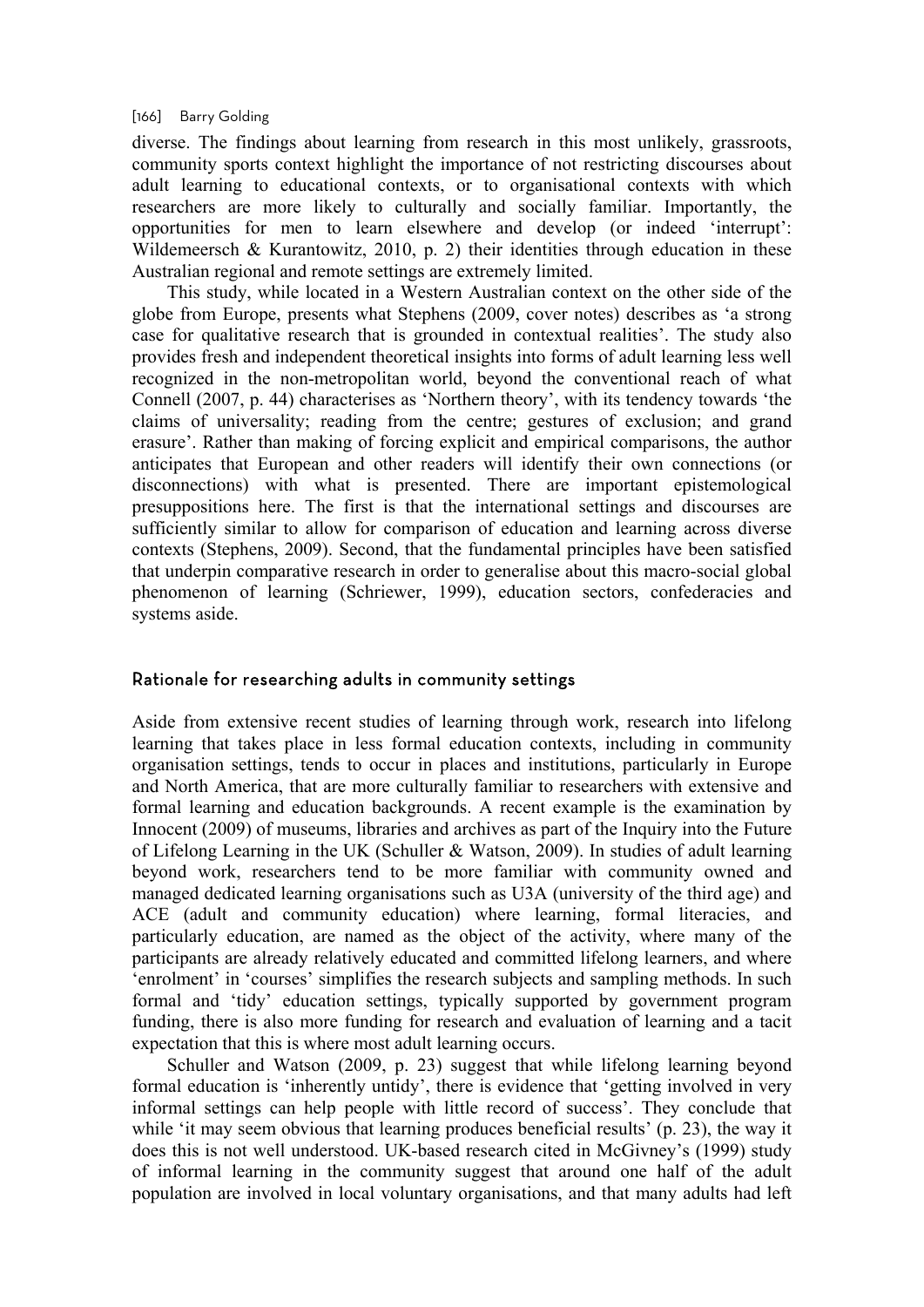school early and not subsequently engaged in any form of organized education. Even in Australia, one half of the current Australian workforce has no completed post-school qualification.

This paper seeks to improve the understanding, alluded to by Schuller and Watson (2009), by taking up de Carteret's (2008, p. 504) suggestion that it 'is timely to explore informal learning in community settings other than those understood as having an educational dimension'. It also breaks relatively new ground by focusing on a group that is not often to the subject of separate inquiry in Europe: men, despite recent evidence from a number of nations that men and some boys are less likely to participate in formal learning beyond work (Golding, 2010). The paper investigates what Field (2009) identified, in summarising learning-related research into community men's sheds in Australia (Golding, 2009), as:

… activities that would not normally be defined as learning, in that they are not part of any formal learning structures, but they provide valued opportunities for the men involved to make transitions from their working lives, and the activities that [engage] them there, to a new range of activities which are in many ways familiar to them, but provide new learning opportunities as well. (Field 2009, p. 226)

In particular, this paper looks at learning by men through two community-based motor sports organisations in the Australian state of Western Australia, in which learning might not otherwise be recognized or researched, let alone be valued as beneficial.

#### Literature review

Sport is intuitively recognized across many nations as having the capacity to enhance social, cultural, political and economic relations at a number of levels from local to international (Tonts, 2005). Sport and sporting clubs, particularly team sports, have received more academic attention since Putnam's (2000) research, oriented around investigations of social capital, included an exploration of a perceived tendency in the US for less adults to participate in traditional sporting clubs, parallel with the emergence of new sports with high levels of participation and civic engagement.

Sport is recognized as a distinctive feature of the social fabric of many Australian geographical communities (Cashman, 2002), contributing to local identity, sense of community and sense of egalitarianism. Most research into sport elsewhere has focused on questions associated with infrastructure provision, facilities management, physical activity and health promotion (Tonts, 2005). While the role of sport, particularly Australian rules football-based team sports, has recently been examined in Western Australia as a vehicle for the creation and expression of social capital (Tonts, 2005; Atherley, 2006), its role in adult learning, particularly through motor sports, has seldom previously received serious attention. Indeed men who have a passionate and active interest as spectators or participants in sports that involve combinations of wheels, machines and speed, including motor sports, are typically perceived as being relatively poorly educated, and sometimes described derogatorily in Australia as 'hoons' or 'petrol heads': thus the paper title.

An exception to this research lacuna is briefly mentioned in McGivney (2004, p. 110), who suggested that 'the effectiveness of attracting younger men into learning via their main interests such as sports, music and motorised vehicles is well understood'. However none of the seven UK examples used by McGivney to support this contention (pp. 100-112) involved motorized vehicles. A wide range of Australian community-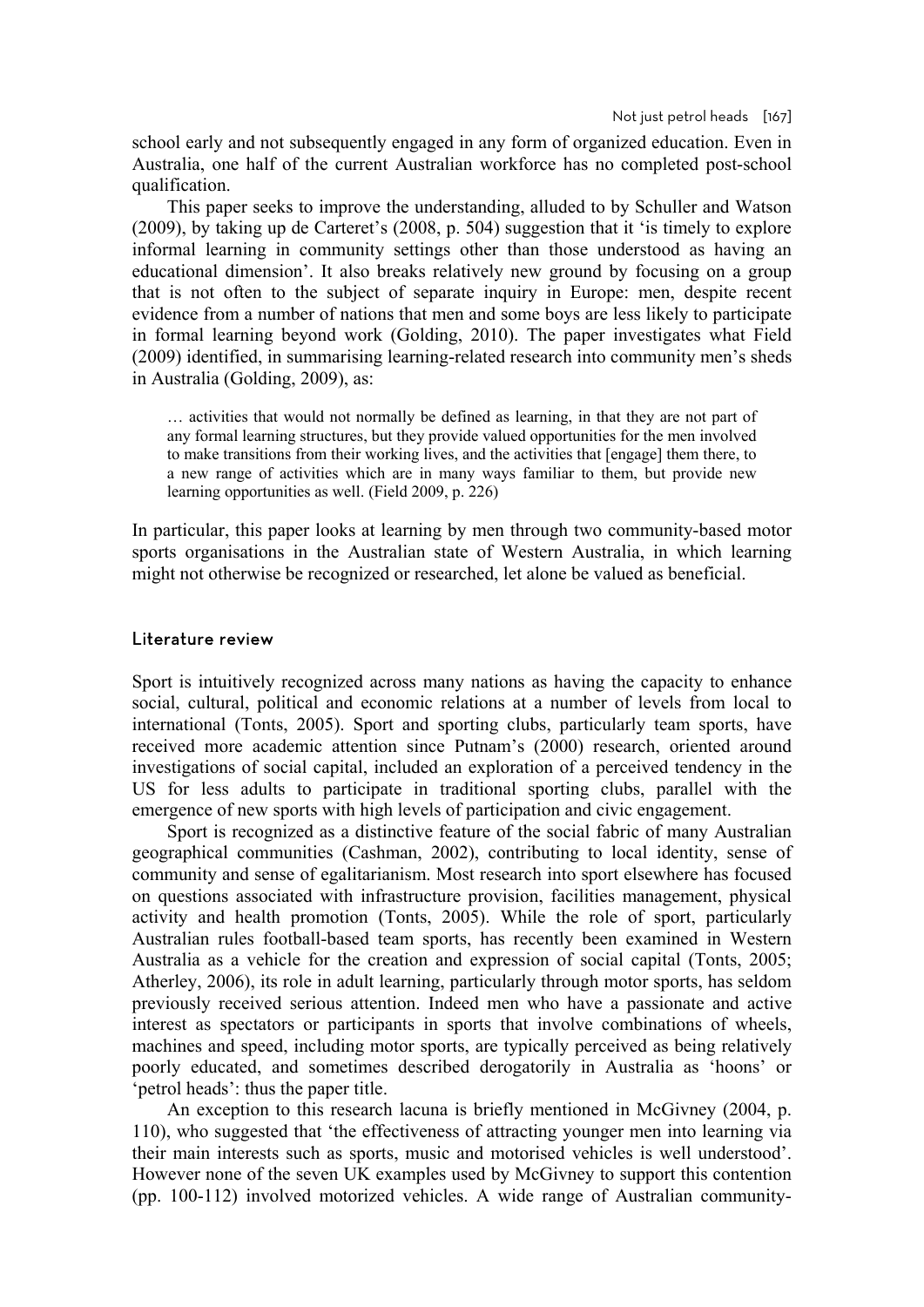#### [168] Barry Golding

owned and -managed organisations oriented around motorised machines is widely known to very attractive to, actively participated in and patronised, mainly by men in most towns and cities across Australia. They include organisations specializing in preservation, display, participation or competition involving a wide variety of vehicles. These vehicles can involve racing of off-road cars, trucks or motorbikes, as in the current study, or on-road. Motor sports organisations comprise a subset of other organisations dedicated to restoration, maintenance and operation of stationary engines, agricultural, railway and mining machinery.

Two voluntary community-owned and -managed organisations in the Australian state of Western Australia that organize motor sports events are subject to analysis in this paper. They have been selected to illustrate the learning role that they play within their discrete geographical communities for men who participate, aside from the learning role known to be played by better-known Australian men's team sports, particularly Australian Rules football and rugby. One selected organisation, the *Albany Speedway* conducts regular circuit racing events for a range of modified cars at its open, dirt track and stadium on the outskirts of the city of Albany in the regional southwest of Australia. The other selected organisation is an annual, cross-country race called the *Gascoyne Dash* involving specialized, off-road motorbikes and cars that race through arid and remote country, including the sandy bed of the Gascoyne River in the westernmost region of Australia, near the remote city of Carnarvon.

## Method

Interview data from men involved in two motor sports organisations were selected from a wider study of men's learning and wellbeing undertaken in six sites in Western Australia by Golding, Brown, Foley and Harvey (2009). The wider study involved men involved in 38 Western Australian community-based, voluntary organisations in six urban, regional, rural and remote sites, including a total of seven sporting organisations, along with adult and community education, fire and emergency services, religious and Indigenous, age-related and men's special interest organisations. The two selected sporting organisations are the *Albany Speedway* in Albany (ARIA+<sup>1</sup>; population 40,000) and the *Gascoyne Dash* in Carnarvon (ARIA+ 8.10; population 9,000). Both voluntary organisations organize motorized sporting events that like many community sporting organisations across the world, actively involve members and volunteers and put on events that are open to the public as participants, competitors and spectators.

This paper utilizes learning-related narratives from fully transcribed, audiorecorded, small group interviews conducted in these two organisations in 2009 with adult male participants. Some learning-related survey data specific to sporting organisation participants (n=29), drawn from a separate survey to the wider sample of all adult male community organisation participants (n=219), are also briefly considered. Both the survey and interviews focused on men's experiences of learning, particularly on the learning experienced as a consequence of their voluntary participation in the organisations.

The narrative data below have deliberately and unashamedly been presented close to verbatim from participants. The purpose is to separately and accurately communicate the contexts in which the two quite different motor sports events are organised, aside from the important learning that participants report. In a somewhat similar way, Burke and Jackson (2007) explain that they wrote sections of their book on lifelong learning in narrative style to tell the stories of the participants, in order: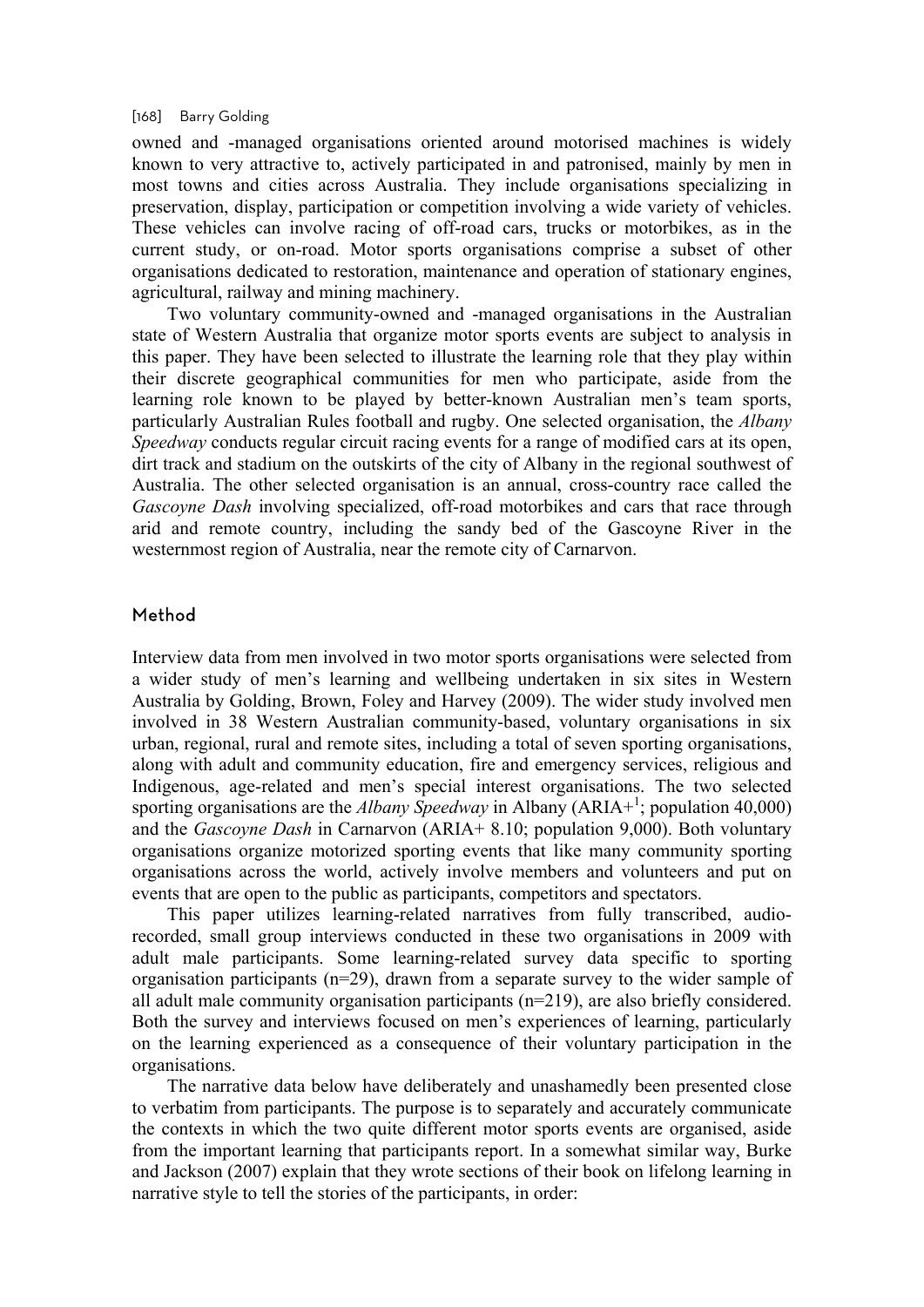… to challenge the conventions of academic writing and to illustrate the fluidity of the different positionings within lifelong learning and the contested nature of their trajectories and perspectives. (Burke & Jackson, 2007, p. 54)

While I (the researcher/interviewer) played an important part in shaping the interview and the questions, as well as deciding which part of the narrative to include (or omit), I have deliberately tried not to intercede other than where necessary in either extensive narrative. The risk of using narrative in this way is what Reay (1998, p. 15) calls the academy's traditional intolerance 'for lived experiences which it dismisses as anecdotal or stories; it is an affront to scholarly sensibilities'. Most of the researcher narrative, aside from this introductory section, follows separately in the discussion and conclusion.

# Results

#### The Albany speedway

*The Weekender* in Albany (October 30, 2008, p. 77) reported that 'Albany Speedway season blasts off' with plenty of new cars and faces at its Atwell Park speedway. It has not always been that organized, as a Speedway's Life Member recalled.

The club was formed back in the late [19]60s by a group of blokes who got together and started racing at an old rubbish dump and then progressed to … the Ocean Beach sand and then they got more organised at the end of 60s and organised the Speedway where it is today. From just a gravel track carved out into the side of the hill it has developed into a first class venue. The track, the pits area, the main clubrooms and canteen are all new facilities. The track has lighting, so we run at night now and that draws more competitors and more spectators. We normally have between ten and twelve meetings a year and between two and three weeks apart. This year we had a National title, [a] modified productions [event], … that's at Easter, and we also run various features during the year … sedans, productions, juniors …

For the uninitiated (as the interviewer/researcher was), there is some necessary but brief technical detail. The modified production cars are:

… well-modified suspension wise and motor wise. …They are set anti-clockwise so the suspension is set up to go around left corners only … The engine can't be bored or 'stroked': most of the components have had to be of saloon-car type component state of manufacture.

By contrast, stock cars:

… go both directions and the car has to be very well balanced, so you can't set it for a direction, which makes it a bit more challenging. … As you come onto the track you go left or right, anti clockwise or clockwise. The pits marshal flips a coin as they are ready to leave. They have no idea [which way they will race], until they get out the gate.

Also for the uninitiated, none of this comes cheap to potential competitors. For the cheapest (100cc) division, ' … to get a good condition, basic one you would be looking at about A\$5,000. Sprint cars would cost around A\$10,000. Super saloon you would be looking around A\$100,000.'

In order for a speedway race meeting to be safely started and equitably run, a huge amount of learning has taken place by very skilled and highly responsible volunteers.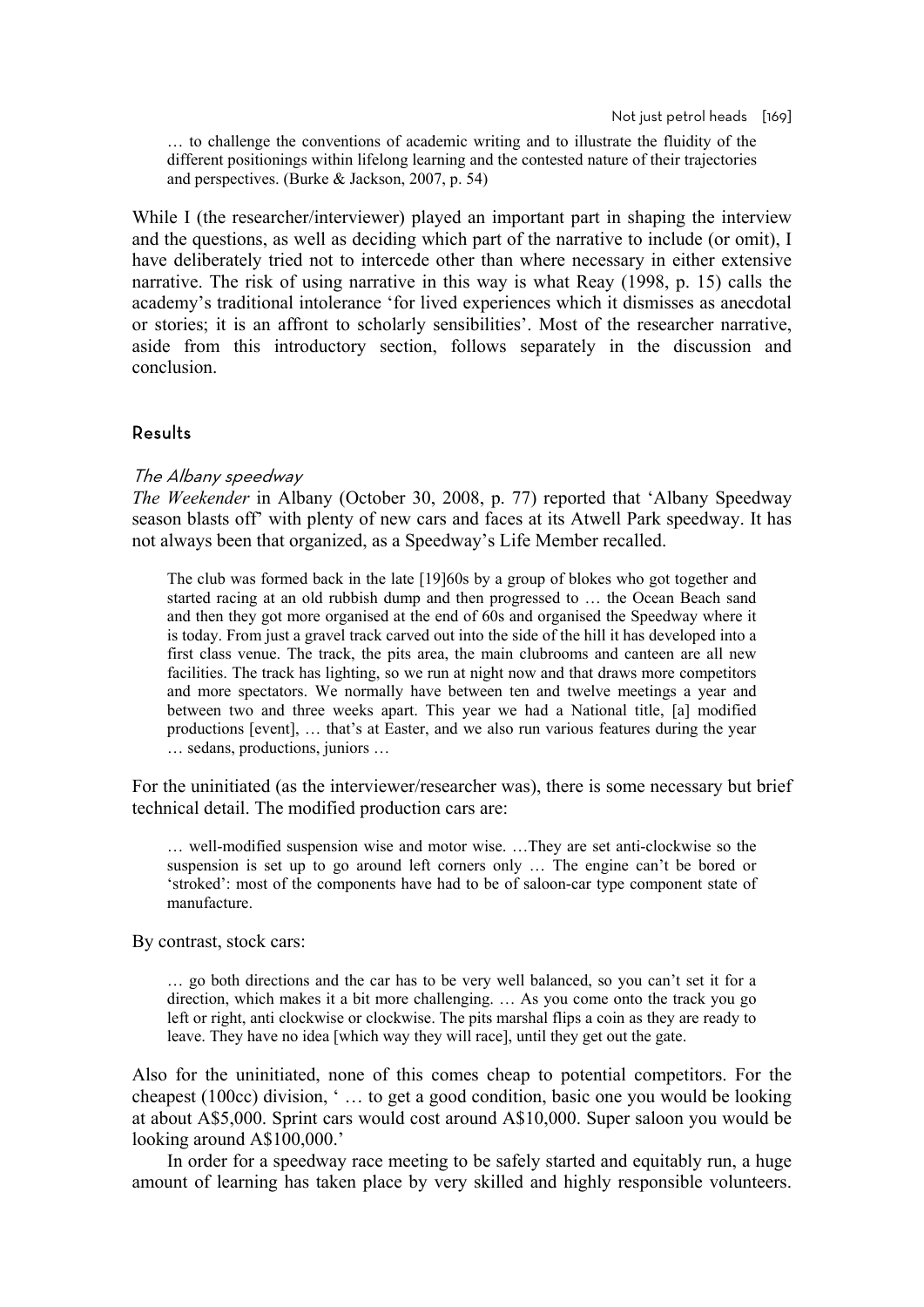#### [170] Barry Golding

Most of it is learned by doing and by progressively taking on and earning responsibility, though some of it is vocational and accredited. On a typical race day, scrutineers go around before every race meeting to check all of the cars are up to formal specifications. The stewards (including a deputy) maintain control of the competitors. In one steward's words, they:

… keep the blokes in line and help run the meeting. They actually start and stop the race and wave the chequered flag at the end, or - if a car crashes - they control it. … [A Service Club is paid] to do the gate. We have bar personnel who run the bar and people who run the canteen.

All of these bar and canteen staff need to gain nationally accredited safe service of alcohol or food handling certificates. Apart from a timekeeper:

Upstairs you have got two commentators and scorers and time keepers. … On the infield you have fire crew … [and] St Johns Ambulance. We have a tow truck crew. A 'push ute' or two [for starting open-wheel sprinters]. They all have to be there for it to operate, because if one section fails and it falls over, then the event doesn't happen.

For some drivers, the learning benefits are significant but mostly mechanical, such as learning '…car loads, setting up suspension, … how you get more reliability and more power out of [the cars]'. For some older, experienced drivers such as the following 52 year old, it is about fathers who are mechanics mentoring sons and informally passing on mechanical skills.

I have been a mechanic for 35 years. Since becoming involved in the Speedway and through the cars I have learnt a lot about suspensions, how they handle, what happens when you get a job, being a scrutineer and some of the things people do to cheat, which is not one of the good parts. By participating in the club I am supporting my [nineteen year old] son for racing. That's why I am involved in the club, so it's supporting him … I have a lot of other friends there too. … I have got [an automotive] workshop and [my son's] also doing an apprenticeship so there is a relationship that way. It certainly makes it easier to race and … we can do all the repairs on the mechanical side.

His son confirmed that 'I get a bonus with a race and I enjoy working on cars. I am an apprentice mechanic and the Speedway has helped me into that area.'

A volunteer who helped out in the bar explained what he had learned other than through the job itself.

I have done a bar manager's course … and that's something that I would never have done if I hadn't been involved in the Speedway. Just in helping out you learn what different people are like, how to handle some people and that's quite entertaining sometimes, how to get involved in groups.

A driver and helper explained that he had learned to mix more widely, socially and through work, as well as to tolerate a wider range of people.

You tolerate all natures of people who come together for the one sport. You learn to work with people of all different natures of work and attitudes of all sorts, and that helps you because you are mixing … You don't always get a chance to meet with that many different people in one location … I find that is good, the social part of it, just to learn to work with other people … and to get jobs done … and all the different ways you can go about it, all the different angles with the people you have to work with. That's a big thing, it's quite good, because working for myself you are stuck with your customers that you are working with all the time.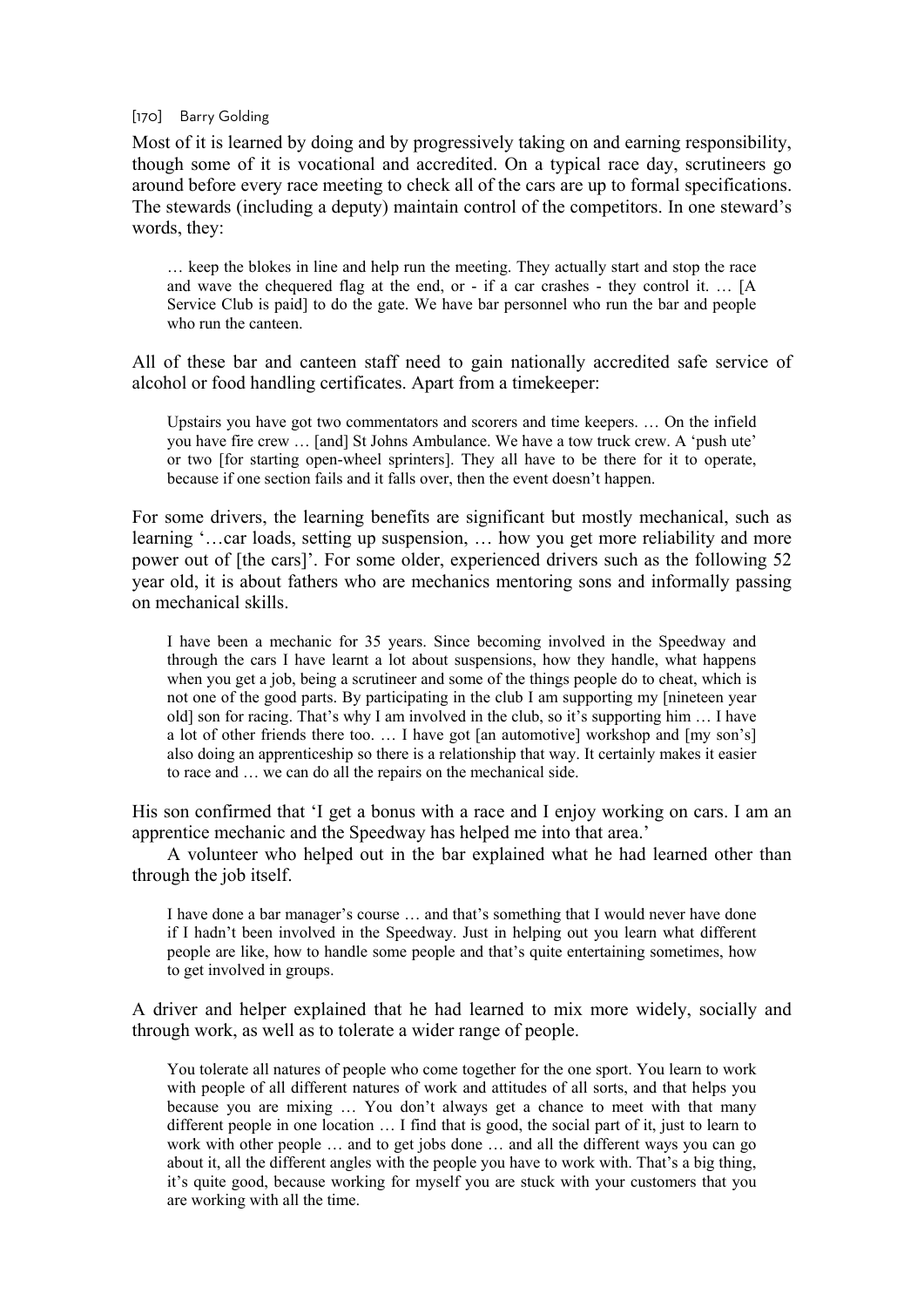A speedway steward without the money required to race explained the multiple wellbeing benefits and enjoyment of being in a responsible position trackside, with cars racing 'straight underneath' him. He also explained clearly how he was motivated and learned to be a volunteer trackside steward.

I have always enjoyed car racing probably more so than football …You get interested with the cars, you look at cars racing, you see what is happening, you understand what happens to the car when they are doing different things … I have never been able to afford to race so I have never had that opportunity ... so you go there and you watch. I have been coming to the Albany Speedway [for eleven years]. I used to park my chair up in front of the canteen there and I sat down and watched. And you have these people in the tower there at the start line and they were doing their job - and after a while you start learning things and you're seeing things. And there were things that weren't quite right … decisions weren't getting made properly.… In the end there was one bloke standing in the tower by himself. Now if anyone can see that it *really* needs two people to do that job and they only had one person - so silly me put my hand up … So now I have been placed on the edge of the track.

Quizzed further about how he learned to make the quick and responsible judgements, the steward elaborated.

You have to anticipate … I thought I used to be pretty good at that when I was in trackside. You could anticipate when accidents were going to happen, you can see it happening ... When you become a steward then all of a sudden you have to look at *everything* and you have to know everything straight away - which puts a lot of pressure on you. When you have to make a decision and a judgement on something that happens in a split second and you have to come up with that information. … You have to learn what is your job and you have to be on the ball 100 per cent of the time … Sitting there as a spectator is easy. People make mistakes and you wonder why do they make [them], but [when] you are actually responsible, that's it! ... Once the responsibility goes on your shoulders, it's a different kettle of fish.

A Speedway Club Life member recollected on what he had learned.

[I've] learned not to be upset by what people say or by people's criticism. … You learn the technical side of things and the unpredictability of the sport … People say its boring and it goes around in a loop and that's all they do. But every time, just about every race, the track is different.

For the Albany public, the benefits are about evening entertainment for all ages, including some accidents, described colloquially in Australia as 'prangs'.

… [I]t's the only night-time motor sport in Albany and it's beneficial and it gives [people] somewhere to go, a social outing. We could get 600 to 800 people [on a quiet night] and up to 3,000 to 4,000 people [on other nights], depending [on] what's on. If it includes the sprint cars, we have had 4,500 people. ... It ranges from young kids up to granddads.

### The Gascoyne Dash

The *Gascoyne Dash* is an annual, off-road race over a weekend through a remote area east of Carnarvon in Western Australia, over one thousand kilometres north of Albany. In 2009 it involved 25 off-road car drivers and 128 off-road motorbike riders from across Western Australia and interstate. The annual event takes a significant amount of complex management and coordination over the previous twelve months by a volunteer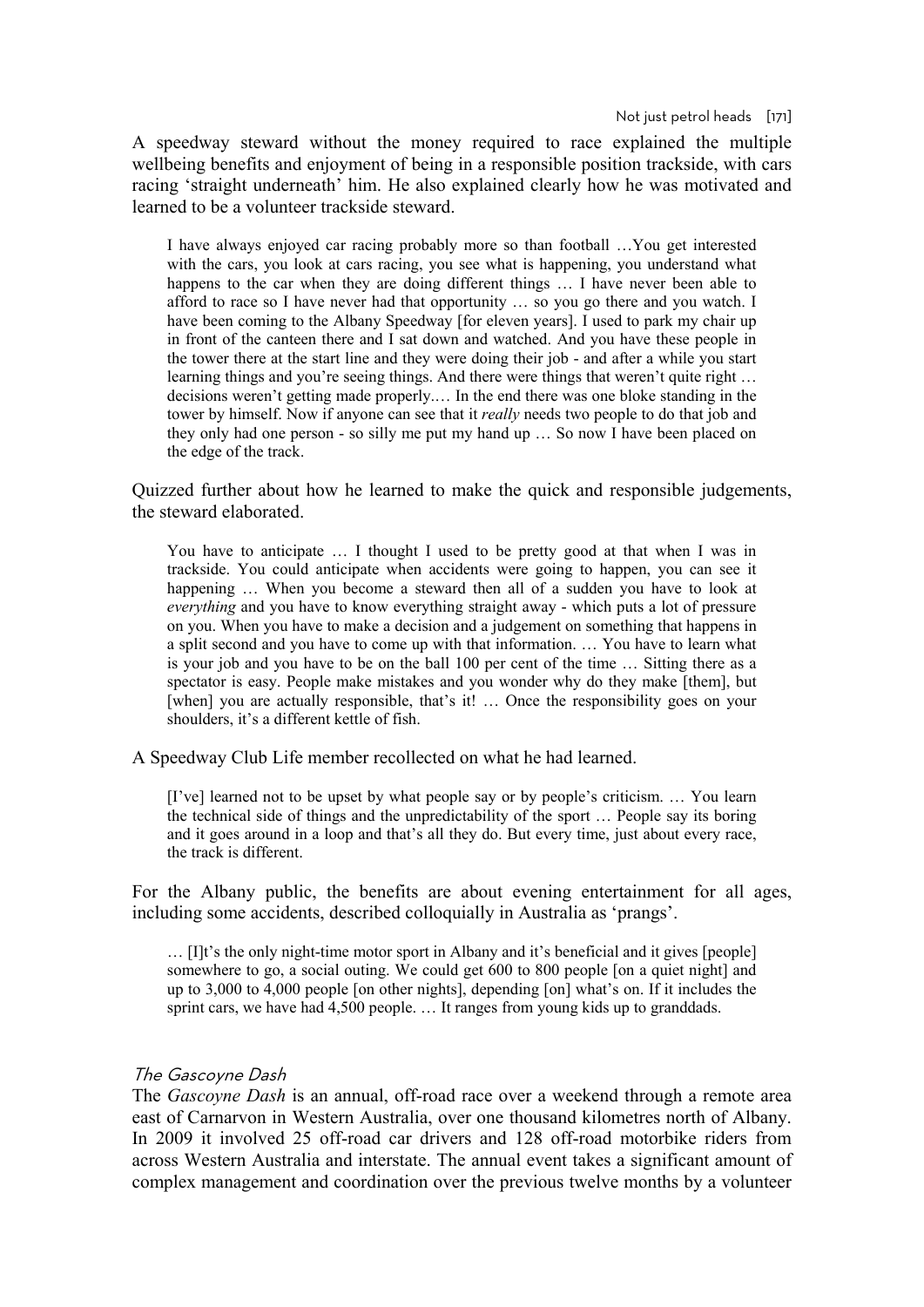committee and event manager. The event has its own highly professional website that in 2009 experienced 60,000 hits in the six months leading up to the event. 'The Dash' as some participants call it, requires significant input in terms of time and expertise from a large number of local volunteers, businesses and other voluntary community organisations.

The learning involved is significant for the organisation of the Gascoyne Dash's volunteer core group, comprising four to five men, a committee of ten and approximately 150 other men and women directly involved. It involves liaison with competitors, landholders and sponsors as well as what the event manager called:

... all the crap that you do post an event. It has developed into a twelve months a year job. … I suspect it's something different. It's not like being involved with the end of town soccer. You're getting a view of a country and a group of people both involved in the event and parts of the event … the land holders, sponsors, businesses involved, there's an excellent cross-section.

The event's impressive web site (Gascoyne Dash, 2010) that now includes a facility for competitors to enter on-line, is increasingly important to the event's success. However the event typically takes a lot of learning, work, proficiencies, training and assessment 'behind the scenes'.

One of the huge things in terms of people is physically managing all the data that is provided by the competitors. … You want to have all the particulars …and that typically all comes on the forms with the data entry. … This year we have moved to a fully on-line process which is virtually a back room where they load up the details. … It is significant for the club's ability to have a more efficient website and that will be one of those proficiencies. It will reduce the load on volunteers too, because there is an enormous amount of data entry and paperwork leading up to the event that there is always a problem. … This year (2009) we were completely overloaded [and] we ran short of volunteers. The website will be absolutely imperative in the long term to get that up and running for events like this.

The key organizers, when asked about what they learn, initially and playfully acknowledged that: 'It's bloody hot in that river bed!' The Committee Chair more seriously proceeded to explain how much learning was involved by the diverse range and number of volunteers, some of which involved risk management training issues for and with volunteers.

On the organising side of things, with your own committee, you have to work with them. … You have people coming from different backgrounds, so in a short period of time you have to work them out. ... I used to do it in footy in the old days. You can't treat one player like you treat another player, so you have to be reactive in a way…. You have to try and evaluate … on the run what's going on and make decisions. Everyone is a volunteer, so it's quite difficult to apply real business principles. … We have some outcomes which are not negotiable, there's certain safety aspects. [Sometimes we] sit down and performance manage a person who has done a less than satisfactory job.

The event's race director concluded.

I guess we have learnt to get better at organising [volunteers] and to provide more infrastructure for them in order to get the job done. And we have identified that we need more volunteers to get the job done. … Probably the biggest problem is trying to drag those extra volunteers in.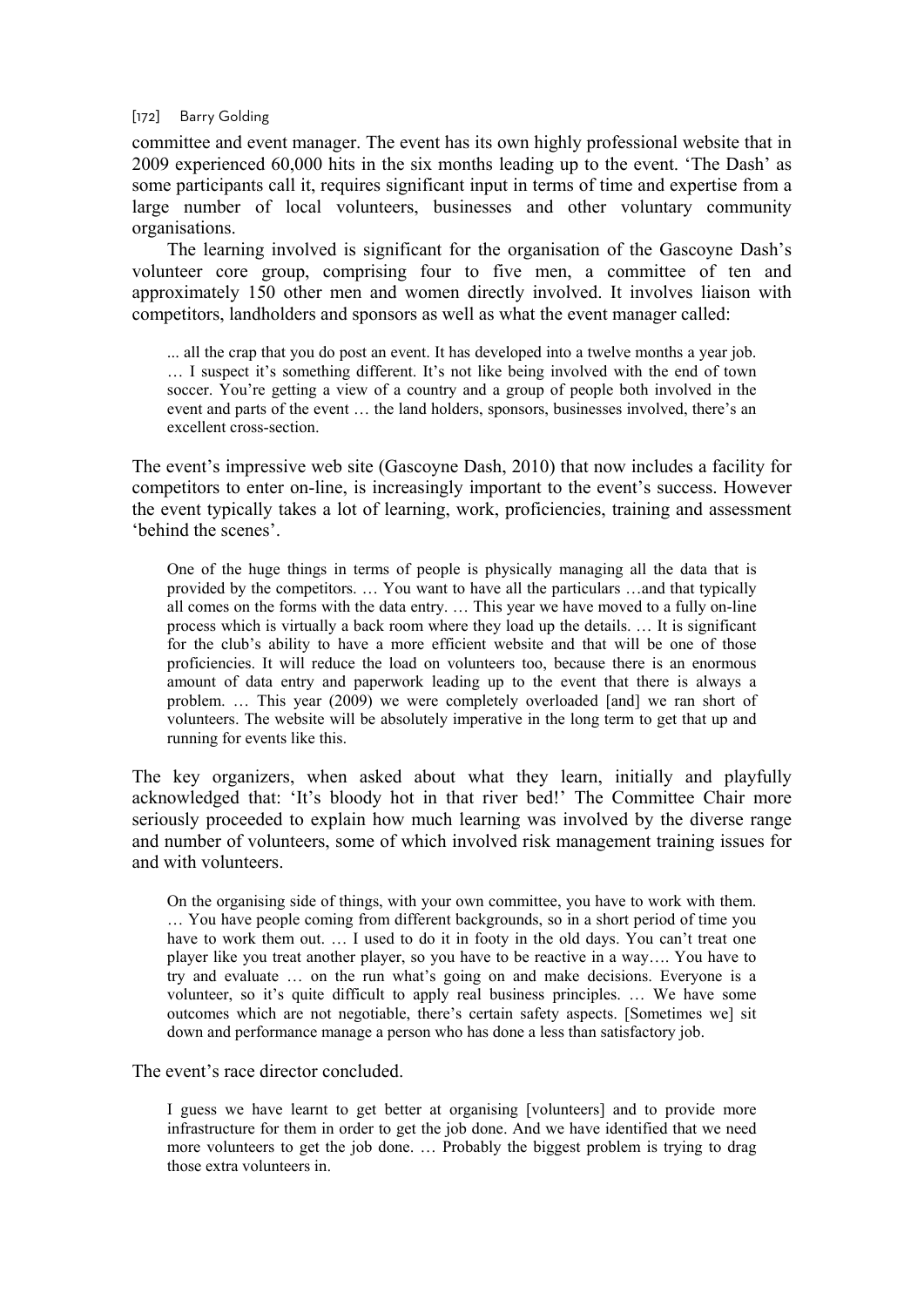Not just petrol heads [173]

The risk management strategy is very specific, elaborate and involves much formal learning, recording of competencies and testing as well as a check of competencies in a 'mock run'. The race director stressed that:

There is that specific training [for volunteers] and they have to go through an accreditation process and a test. … They physically go out on the spot and they have got all the gear there and there is a 25 question test in terms of safety expectations. … They are signed off on and the information is retained for insurance purposes, so that if they had an accident and had been told that they weren't allowed to wear thongs [for example], … that is all in the documentation. Above that, you have got different levels of officials. We operate under the auspices of Motor Cycling Australia, and they have their accreditation instruction for their officials. … [Several of the organisers] have done the hands-on modules. ... [O]utside of going to a State or National event, we are probably as high up the accreditation tree … as possible. … Similarly, most of their modules and training is on line so you can go in and get all the relevant material and answer the questions and you're done. You have a logbook so they keep track of what you have done so that [training] experiences are recorded.

The post-event evaluation process is similarly rigorous and actively involves volunteers.

When the event is finished in terms of improvement we get feedback in a number of areas … from our people through a debrief. … Like everything, everybody and his dog want to give their two bob's [=coin's] worth. We have a series of debriefs to find out from the people on the ground, the coalface. …. I guess that is part of the volunteer process that is pretty important, to get that feedback. No matter how well it works, it is obviously important for them to attend meetings and stand up and contribute.

The main organising committee have strong links through their diverse professions to the local business community and most of them got involved initially as event participants. However their reasons for giving much of their time and effort to this major community event are partly out of a sense of community obligation and part about making the most out of the social adversity in this remote location. As the club chairman said, 'Given the town is a little bit remote, I think you have to get involved in the community activities, otherwise you go stir crazy.'

The event and organisation started organically as a one-off fundraiser, for both fun and purpose, as the race director explained.

In 1995 we had a major flood here and there was a lot of ... property damage. ... Plantations [along the usually dry Gascoyne river] were washed out and there were all sorts of disaster about the place. … [So we] organised a 'wet run' down-river and we raised money for flood relief. … But then the [Gascoyne] river didn't run for about five years and by then we were getting a bit frustrated. Then in 2000 we had a major flood … so we got another group together and did a major powerboat run from Gascoyne Junction to [Carnarvon] … another fundraiser. That time we actually donated to the hospital here which bought an emergency trailer for them. We wanted to do something and have some fun but also have some purpose in it.

As it transformed from a one-off, grassroots fun event to a semi-regular public event and fundraiser, it required new skills and lateral thinking, as the race director detailed.

One of the problems with events like this is that you need insurance. The first [event] we [conducted] under the service clubs under their insurance. We … all knew each other and were able to pull the strings to do it. The second one we did under the auspices of the Variety Club so we used their insurance and pulled the second one off. Of course you have got major issues, insurance and litigation these days. ... As it's grown it has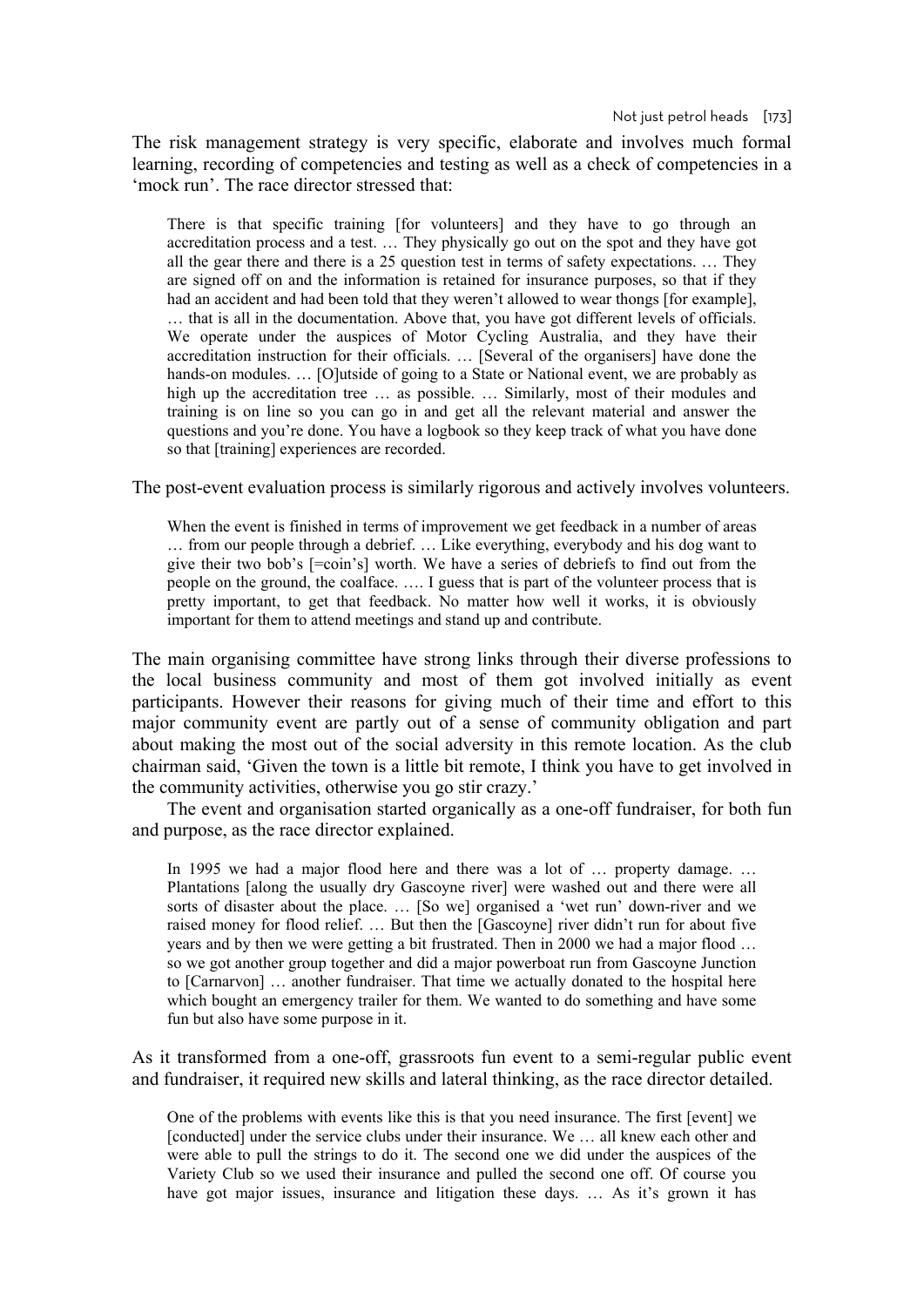#### [174] Barry Golding

snowballed and dragged in more people and everybody who has come along has wanted to become involved in it.

The wellbeing outcomes, apart from the unique motor sports 'buzz', and the money raised, now extends to a wide range of Carnarvon community organisations and their members involved as volunteers and participants. The race director explained that the volunteers …

… get a big buzz out of being involved in something, particularly the ones around the event time ... My old man [=father] for instance went out and laid the stop/go sign on a desolate little road track in the middle of nowhere. He got out there with my cousin and they just stayed there for five or six hours and he was stoked [=very satisfied]. He had great fun. … There are several other pensioners who have nothing to do with the event all year who have gone and got accreditation as road crossing attendants. … It gives them a feeling of worth and purpose and they feel important. … It gives them something to aim for and strive for and they're proud of it.

While the Gascoyne Dash committee and all but a handful of the 150 competitors were men, the committee acknowledged that a number of female partners, 'particularly those with time on their hands', are 'maybe begrudgingly' interested. Effectively, women played a key role in the event but it is not 'always roses' domestically about the extent of the commitment required for men involved and the impact on their partners or children. As one man said:

It puts a lot of pressure on family relations, probably because we over commit. We decide that The Dash needs to happen, and regardless of whatever else is going on around, it is going to happen – and we get on with the job, unfortunately as blokes do, that does become a pain in the arse in relationships and wives and everything else and they do get cranky with it. We have had to 'pull out of the red' a few times.

One of the organizers noted that these sorts of events…

…seem to be men dominated, and particularly in the sports sector. The culture is that women are quite happy to take a backward role. There are dozens of women behind it. …They are obviously cooler under pressure than males tend to be … They probably understand the social run of events and the men want to know the trucks [=machines].

# **Discussion**

The remote town of Carnarvon and the regional city of Albany have no venue and very few programs inclusive of learning by men other than those that are formal and vocational. While TAFE [Technical and Further Education] campuses are found in both sites and in most rural cities and a small number of towns across Australia, these vocationally-oriented facilities have been deliberately drained of any critical, political or intellectual tradition that they had when their antecedent organisations began as community-based, grassroots, worker education organisations over a century ago. In Australia, as in Europe, there has been a tendency for the national and most state governments to only fund education for adults which is vocational, as part of a wider, neo-liberal skills agenda and move toward the market of user pays, aside from that which is seen to be 'pre-vocational'. University education is not accessible in Carnarvon other than in via distance mode, and is restricted to a small number of university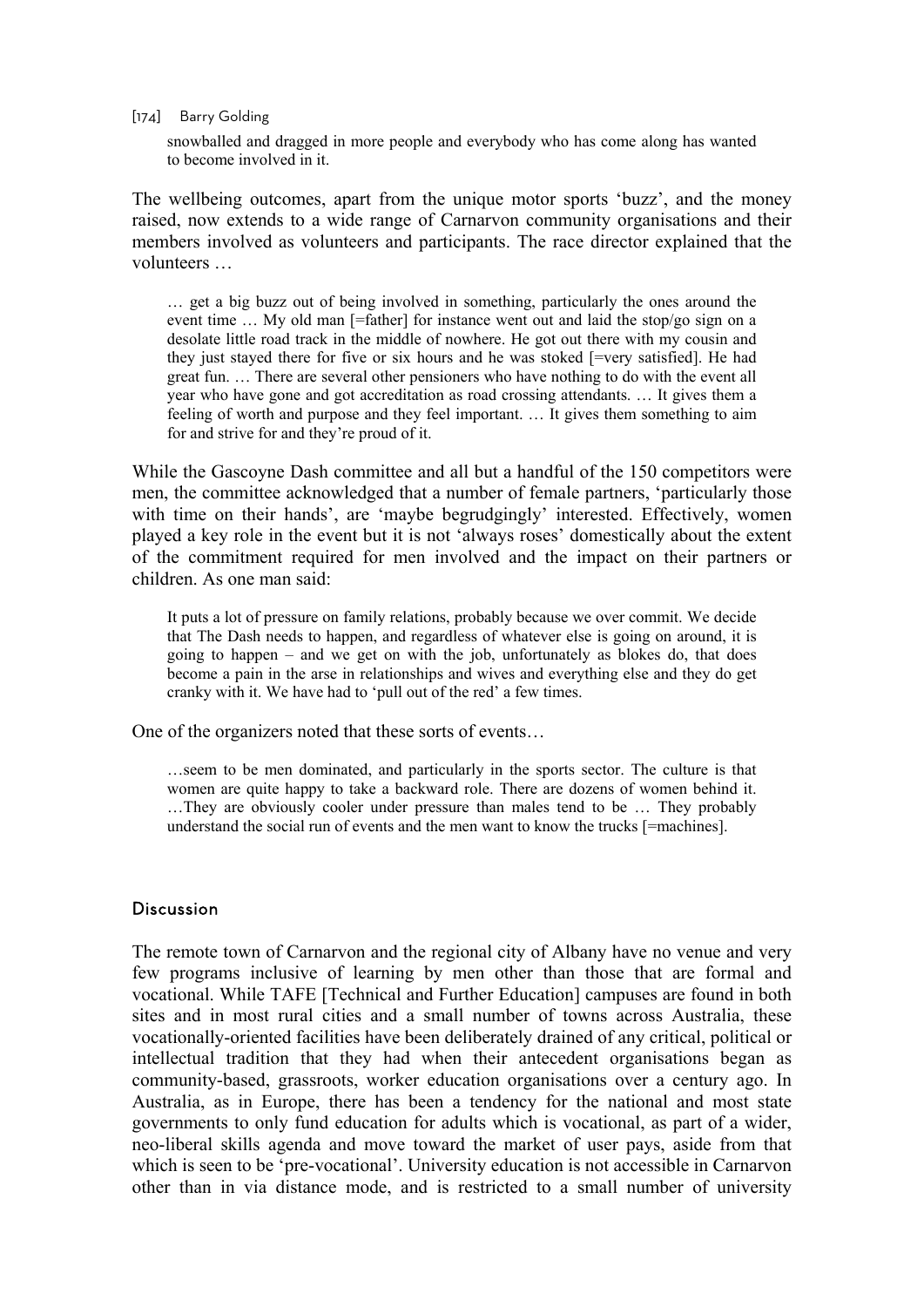extension programs and services in Albany. It one defines adult education as that which is formal, professional or semi-professional, men are effectively missing from education and training beyond work in Australia, particularly beyond the major cities.

The current study has identified deep pools of learning in an unlikely and rarely examined community of practice (Lave & Wenger, 1991), motor sports, in both localities. Conventional academic definitions of education would classify almost all adult men in Carnarvon and Albany as non-participants in education. Data from men involved in these two sporting organisations, along with the data from men involved in the 36 other community-based organisations in four other sites in the Western Australian research (Golding et al., 2009), confirm similarly deep and wide pools of lifelong learning, adult education aside, much of which, for older men (Golding et al., 2009), is post-vocational. Separate research has identified similarly rich learning contexts for men through their active, hands on participation in fire and emergency services organisations (Hayes, Golding & Harvey, 2004) and in community-based men's sheds (Golding et al., 2007).

The survey data collected from men involved in the seven sporting organisations in the wider, Western Australian study (n=29) that included the two motor sports organisation participants, highlighted how different attitudes towards learning were for sporting organisation participants compared to the broader population of men involved as participants in community organisations. The group of men participating in sporting organisations were significantly more likely  $(p<0.05)$  than men in other community organisation types to be former tradesmen (seven out of ten were) and a high proportion (around one half) had completed trade apprenticeships. Men who participated in sporting organisations participated more frequently than men in other community groups (54% participated several times a week) and their association was typically over extended periods. More than half had been involved in the same Western Australian sporting organisation for between five and nineteen years. Along with fire and emergency service volunteers, men involved in sport were least likely of all men in community groups to agree that they knew 'enough about the local adult education organisation to use it'. Consistent with this finding, research by Learning Centre Link (LCL, 2004) in Western Australia found that adult learning centres had primarily been developed as a response to women's needs and were widely perceived as 'a women's thing' (p. 8).

The extensive narratives from both motor sports organisations above illustrate the difficulties of making judgements about learning by men who are superficially 'missing' from adult education and training 'courses' as they are conventionally defined. These men are not necessarily missing from learning. While the narratives from both the motor sport organisations provide evidence of a rich tapestry of learning through motor sports organisations for volunteers and participants, they are unable to throw light on the learning experienced by the women involved or by the spectators. Nevertheless they richly illustrate the ways in which both community motor sports organisations have the capacity to involve and include men with high levels of engagement over many years. Most of this learning is either necessary for participation or achieved as a consequence of learning through participation. All of the learning is directly or indirectly associated with the process of ensuring that public motor sports events organised for and by volunteers are safe for spectators and participants. The most effective learning for motor sports organisation participants is associated with community contexts which provide opportunities for men to become volunteers and coparticipants in hands on, shared group activities and events. Both motor sports organizations depend highly on social capital (trust, reciprocity, shared norms,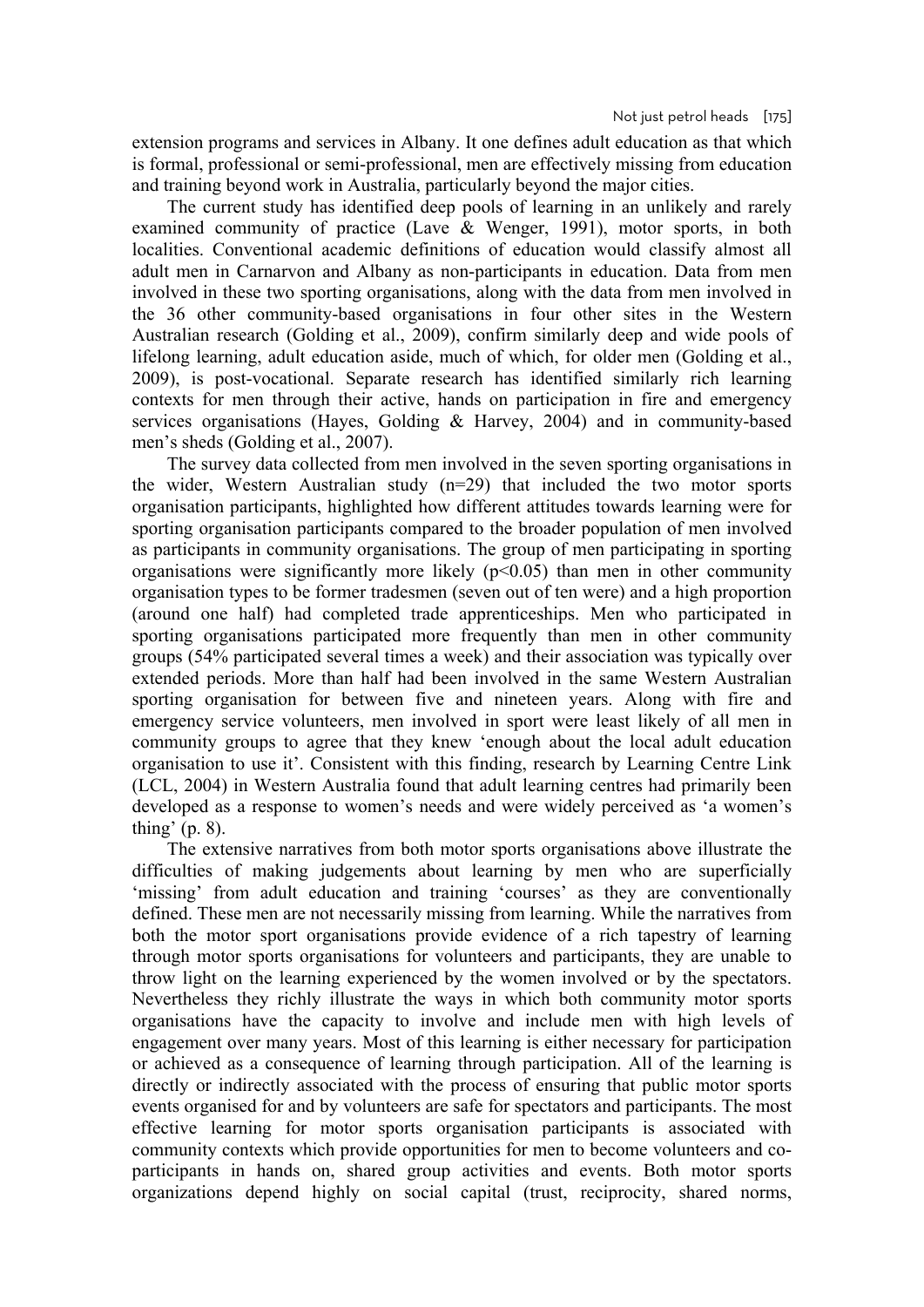#### [176] Barry Golding

networks: Putnam, 2000). While both organisations provide a wide range of opportunities, albeit in different combinations and with differing emphases, for men to learn, develop and practice a wide range of valuable communication skills and practical skills, it is important to stress that learning is an outcome rather than the object of the activity. In this sense this paper is supportive of Biesta's (2006) view that the amassing of knowledge and skills is not the prime aim of education. Biesta also holds that while certain skills and relevant knowledge are important, what matters more in the case of these and other community organisations is the opportunity created for interaction between different members of the community.

In order to systematically analyse the nature and extent of the skills created through this community interaction, the narrative data in the paragraphs above are filtered through the six, inter-related aspects of communication contained within the Australian Core Skills Framework (ACSF, 2008, summarised in Table 1, and *italicised* in the paragraphs below the table). The ACSF is perceived as a valuable as a tool of analysis in this instance, since it anticipates that 'not all adult learners are familiar with the instruction or socio-cultural context of texts and tasks. Some may have little experience of learning' (ACSF, 2008, p. 7). This skills framework also anticipates, as do these narratives, that adult learners 'can derive valuable contextual support for core skills development from their immediate learning, working and social environment' (p. 7).

| <b>ACSF</b><br><b>Aspects of Communication</b> | For $\ldots$                 | Related to                    |
|------------------------------------------------|------------------------------|-------------------------------|
| Personal                                       | expressing identity          | personal identity or goals    |
| Cooperative                                    | interacting in groups        | functioning of groups         |
| Procedural                                     | performing tasks             | carrying out tasks            |
| Technical                                      | using tools $&$ machinery    | tools, machines, technology   |
| <b>Systems</b>                                 | interacting in organisations | interaction in organisations  |
| Public                                         | interacting with community   | social & community<br>context |

*Table 1.* Aspects of communication in the Australian Core Skills Framework (ACSF)

Source: Adapted from ACSF, (2008), p. 9

In the case of *personal communication* (expressing identity), there is evidence of significant opportunities for men in these motor sports organisation to develop, express, model and share positive and responsible identities as men. Importantly, this is achieved without naming or foregrounding the personal learning or its benefits. The learning is most effective for the men involved in both organisations if they are able to participate as equal, co-participants in a group activity rather than, in institutional learning environments, as students, customers or clients. Both motor sports organizations also provided opportunities for men to engage in *cooperative communication* (interacting in groups). These opportunities were found from the wider Western Australian research (Golding et al., 2009) to be richest in relatively small community organizations where a high proportion of volunteers worked in teams or groups and had opportunities to engage in and take on increasingly responsible roles within the organisations. Ironically, these opportunities were more likely to be missing in more highly professionalised and formal adult and community organisations.

Both motor sports organizations also provided opportunities for learning and practising *procedural communication* (performing tasks) and *technical communication* (using tools and technologies). Both these aspects of communication presuppose a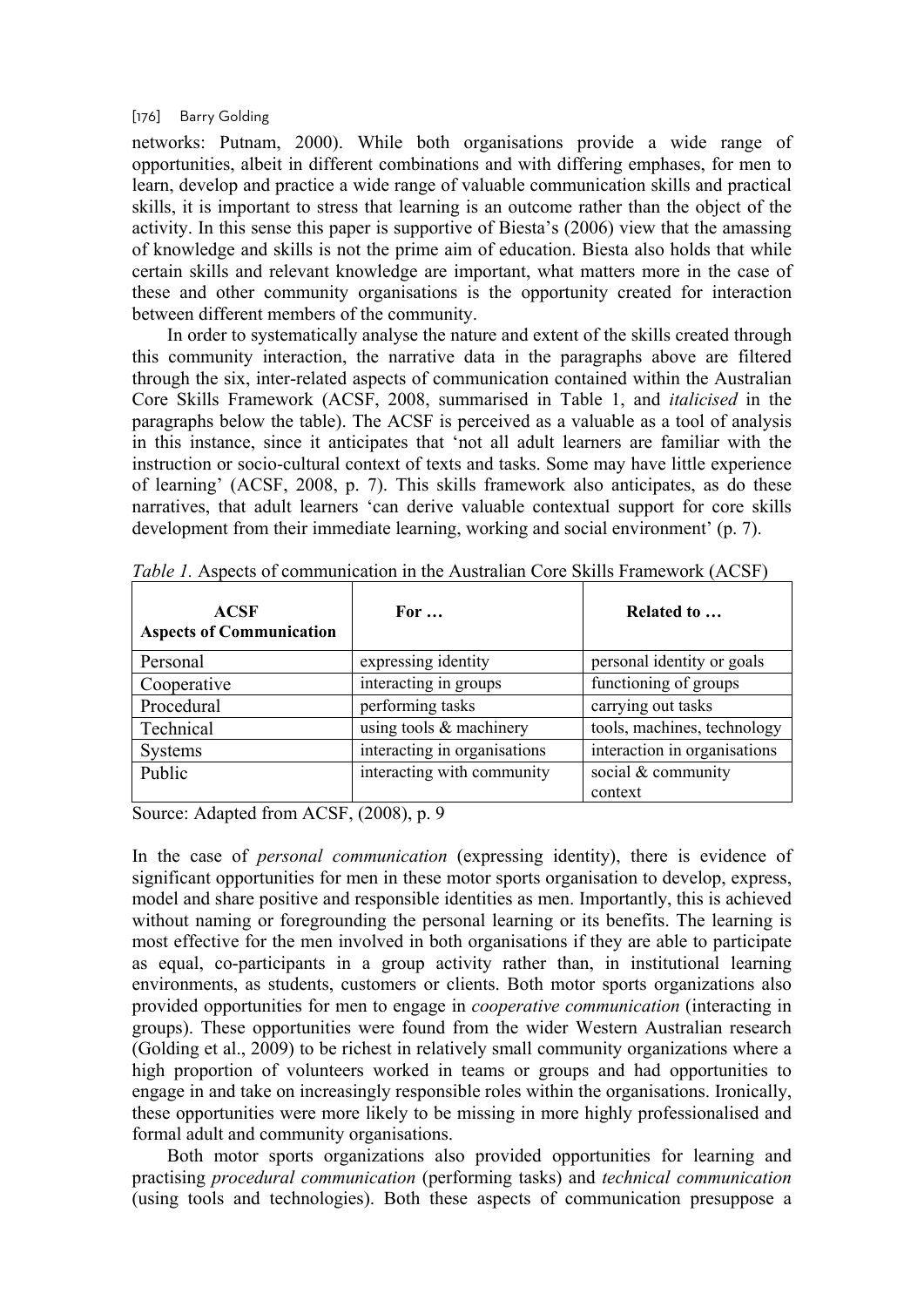practical context in which the tasks are undertaken. These opportunities are available in these motor sports settings, by virtue of the fact that men are able to work productively for the common and community good in groups. Opportunities are also available in both community organisations for men of all ages to maintain and take on ongoing, responsible roles within the organizations. There are therefore ample opportunities for men to practice *systems communication* (interacting within organizations) with increasingly higher levels of responsibility.

Finally but importantly, both motor sports organizations actively interface with the wider community within and beyond these discrete regional and remote geographical communities, providing rich and diverse opportunities for men to practice *public communication* (interacting with the wider community). It is important to note in passing that some men who do not use the internet or other contemporary information and communication technologies (ICTs) such as mobile phones were found in the Golding et al. (2009) research to be 'passed over' when the responsible organisational roles associated with both systems communication and public communication were allocated in community organisations. This was because of their perceived inability to rapidly share information now routinely distributed in most (but not all) community organisations via email, internet and mobile phone. The Gascoyne Dash is of particular interest here by virtue of its use and increasing dependence of modern management and business techniques and its dependence on the internet to engage and involve much of the remote Carnarvon community. As one of the organizers claimed:

The Gascoyne Dash [has] the largest portion per population of volunteers involved in any one event anywhere in the country. … I don't think I have seen as much support from any other community for an event – it's brilliant.

'The Dash' and its organisation is reflective of a trend, observed by the author in other community organisations in Australia, including the recreational mountain biking community where mainly younger people are involved, to eschew traditional, face to face and formal methods of meeting and running events which include formal meeting procedures and minute taking. The trend, as in the organisation of the Gascoyne Dash, is toward a small core of very active, professional people using new information and communication devices, to keep a larger body of less connected supporters 'in the loop' through text, blogs, internet and mobile phones.

It is important to observe that the Gascoyne Dash event has, in some senses, by organising itself in this new way, inadvertently overstretched itself. The core committee realised in 2009 that the event was now too successful for the size of the committee organising it and for the pool of committed volunteers available. The organizers acknowledged …

… the enormous amount of work that a small community has pulled off to have what we have now – from what we started with, to the huge amount of infrastructure and assets that we now have. The idea was to build the event to a self-sustainable point. … Unfortunately the event is building quicker than what we can build to save itself. … These kind of things tend to have a win and then all the volunteers fall off and the event falls over. We didn't want that to happen and we think it is a lot bigger and better than that, so we drove it to sustainability. … Unfortunately, I think it has actually caught up with us and actually over-burst: its popularity has actually overtaken our ability to keep up. You get trapped. We need more people. We are locked in because we have committed ourselves to it and we have got people falling off the side. It does make it difficult with something like this and I don't know what the answer is.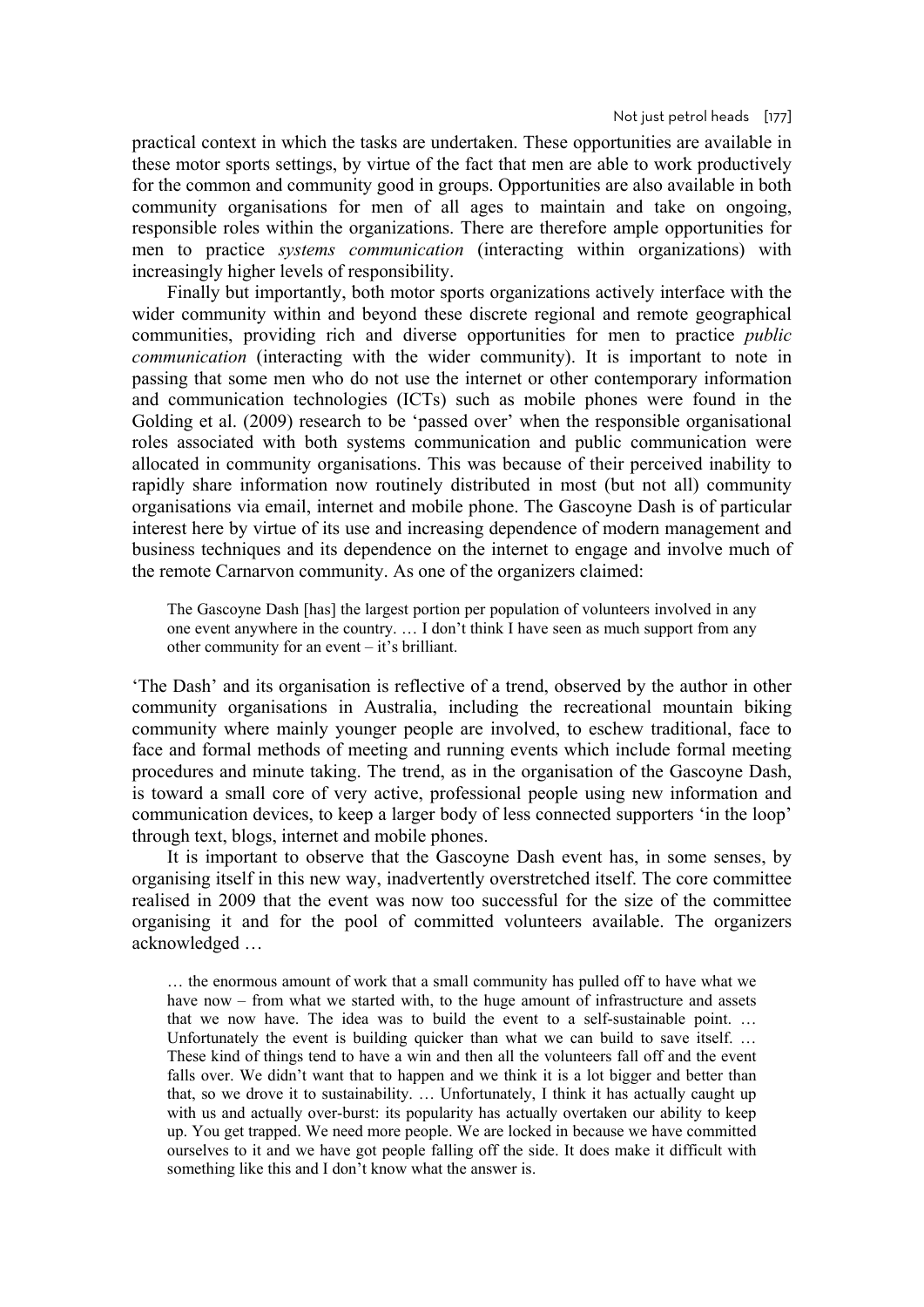[178] Barry Golding

# Conclusion

There is copious qualitative evidence from the narratives collected from volunteer participants within these two motor sports organisations that extensive and rich learning was taking place for community organisation members and participants. This learning was taking place as a consequence of voluntary participation or as a condition of participation. Importantly, in both sites learning through adult and community education was either unavailable, inaccessible to or inappropriate for men. In order to regularly, safely and equitably conduct sporting events for the benefit of participants and spectators, much of the learning required was technical, formal and accredited. While in some cases this learning enhanced some men's paid work roles, it was not otherwise vocational or work-related. In effect, men involved in these motor sports had to learn in order to safely participate and contribute to a safe public event. Much of that learning was through participating and doing. The narratives from both organisations illustrate the way that adult roles and identities as learners in these organisations, while diverse and different, tend to be tightly associated with their personal experiences and social and community relations within the organisations. In broader terms, participation in these motor sports organisations enabled men from diverse backgrounds, who shared a similar social and cultural interest in machines to exercise agency and become active producers of that culture rather than rather than passive consumers' (Ife & Tesoriero, 2006, p. 98). As in Light's (2006) study of situated learning in Australian surf clubs, membership of these motor sports clubs:

… involves highly significant and meaningful learning and identity formation, where learning is co-constructed with other members as a process of negotiating meaning and knowledge. (Light, 2006, p. 155)

As de Carteret (2008, p. 515) put it in her analysis of learning in Australia through dances and markets, much of the learning through these and other sporting organisations also '… happens either incidentally or specifically as a result of involvement in activities'. This learning is situated and mediated in particular sites where 'learners are involved in "communities of practice" that embody a set of values, behaviour and skills to be acquired by members' (Schugurensky, 2006, p. 168). Far from being written off derogatorily as 'petrol heads', there is strong evidence here in Australia of a solid commitment through motor sports, and by extrapolation through many other community owned and managed voluntary organisations, to their place and organisation communities in general, and to learning in particular. Just as 'difference and plurality is the basis of our present day society and the backbone of democracy' (Wildemeersch  $\&$ Kurantowitz, p. 2), so too is plurality and difference in what constitutes learning for adults in diverse contexts within and beyond Europe.

# Note

<sup>&</sup>lt;sup>1</sup> ARIA+ is the Accessibility/Remoteness Index of Australia. Higher values are indicative of increasing remoteness, ranging between very accessible  $(ARIA + 0.00)$  in most Australian capital cities, to most remote (ARIA+ approaching 16).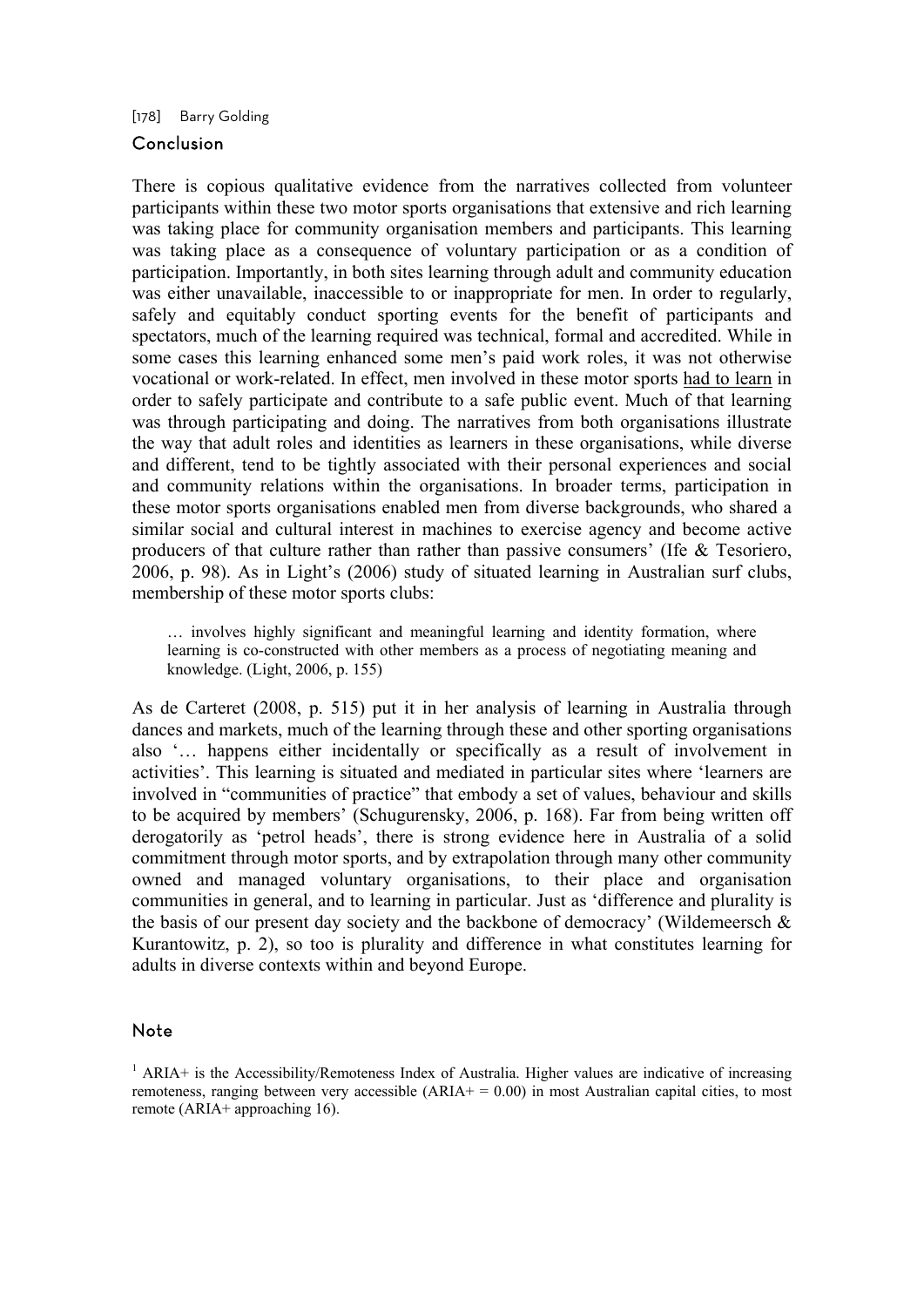## Acknowledgements

Sincere thanks are due to the men involved in the interviews and surveys conducted in both the Albany Speedway and the Gascoyne Dash event for this research, which formed a part of the research funded by the Western Australia Department of Education and Training through the School of Education, University of Ballarat in 2009.

# References

- ACSF (2008). *Australian Core Skills Framework*. Canberra: Department of Education, Employment and Workplace Relations.
- Atherley, K. (2003). *The social geography of sport in small Western Australian rural communities: A case study of Brookton and Pingelly, 1947-2003*. Unpublished BSc. Thesis. Perth: University of Western Australia.
- Biesta, G. (2006). *Beyond learning: Education for a human future*. Boulder: Paradigm Publishers.
- Burke, P. & Jackson, S. (2007). *Reconceptualising lifelong learning: feminist interventions*. London: Routledge.
- Connell, R. (2007). *Southern theory: The global dynamics of knowledge in social science*. Crows Nest: Allen & Unwin.
- de Carteret, P. (2008). Diverse pleasures: Informal learning in the community, *Australian Journal of Adult Learning*, 48(3) 502-521.
- Gascoyne Dash (2010). Accessed 8 September 2010, http://www.gasdash.com/contents/home.htm?id=1.
- Golding, B. (2009). Older men's lifelong learning: Common threads/sheds. In J. Field, J. Gallacher & R. Ingram (Eds.), *Researching transitions in lifelong learning* (pp. 65-75). London: Routledge.
- Golding, B. (2010). The big picture on men's (and boy's) learning. *Australian Journal of Adult Learning*, 50(1), 54-74.
- Golding, B., Brown, M., Foley, A., & Harvey, J. (2009). *Men's learning and wellbeing through community organisations in Western Australia*. Report to Western Australia Department of Education and Training. Ballarat: University of Ballarat.
- Golding, B., Brown, M., Foley, A., Harvey, J., & Gleeson, L. (2007). *Men's sheds in Australia: Learning through community contexts*. Adelaide: NCVER.
- Hayes, C., Golding, B., & Harvey, J. (2004). *Adult learning through fire and emergency services organizations in small and remote Australian towns*. Adelaide: NCVER.
- Ife, J. & Tesoriero, F. (2006). *Community development: Community-based alternatives in an age of globalisation*. Frenchs Forest: Pearson Education Australia.
- Innocent, N. (2009). *How museums, libraries and archives contribute to lifelong learning*, IFFL Sector Paper 10. Leicester: NIACE.
- Lave, J. & Wenger, E. (1991). *Situated learning: Legitimate peripheral participation*. Cambridge: Cambridge University Press.
- LCL (2004). Learning Centre Link. *Bringing in the blokes: A guide to attracting and involving men in community neighbourhood and learning centres*. Perth: LCL.
- Light, R. (2006). Situated learning in an Australian surf club, *Sport, Education and Society*, 11(2), 155- 172.
- McGivney, V. (1999). *Informal learning in the community: A trigger for change and development.*  Leicester: NIACE.
- McGivney, V. (2004). *Men earn, women learn: Bridging the gender divide in education and training*. Leicester: NIACE.
- Putnam, R. (2000). *Bowling alone: The collapse and revival of American community*. New York: Simon & Schuster.
- Reay, D. (1998). Surviving in dangerous places: Working class women, women's studies and higher education. *Women's Studies International Forum*, 21(1), 11-19.
- Schriewer, J. (1999). Coping with complexity in comparative and international education. In R. Alexander, M. Osborn & D. Phillips (Eds.), *Learning from comparing: New directions in comparative education research, Volume 2: Policy, professionals and development* (pp. 33-72). Oxford: Symposium Books.